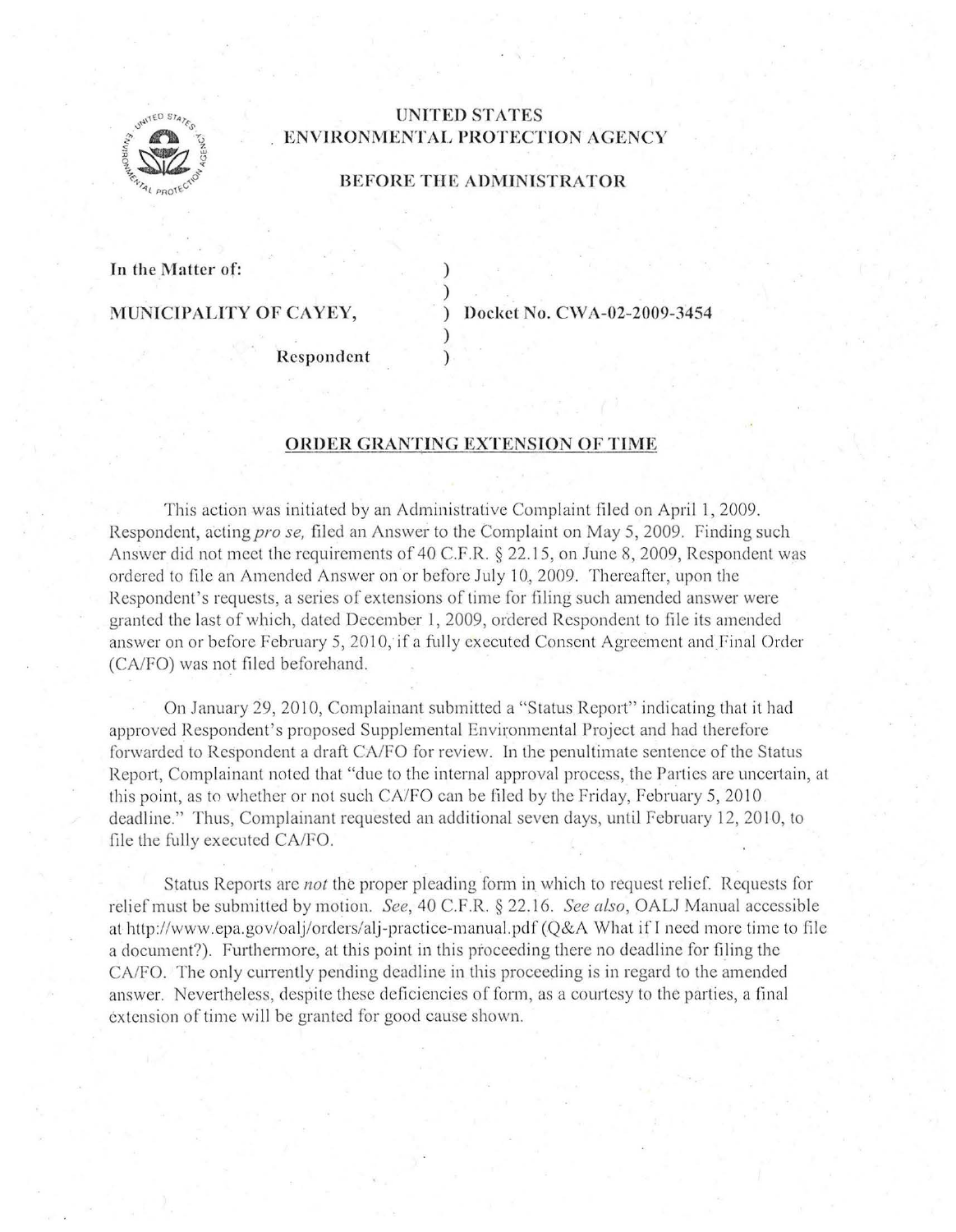Therefore, it is hereby ORDERED, that if the parties have not filed their fully executed Consent Agreement and Final Order beforehand, Respondent shall file its amended answer to the Complaint on or before February 12, 2010.

Susan L. Biro Chief Administrative Law Judge

Date: February 1, 2010 Washington, D.C.